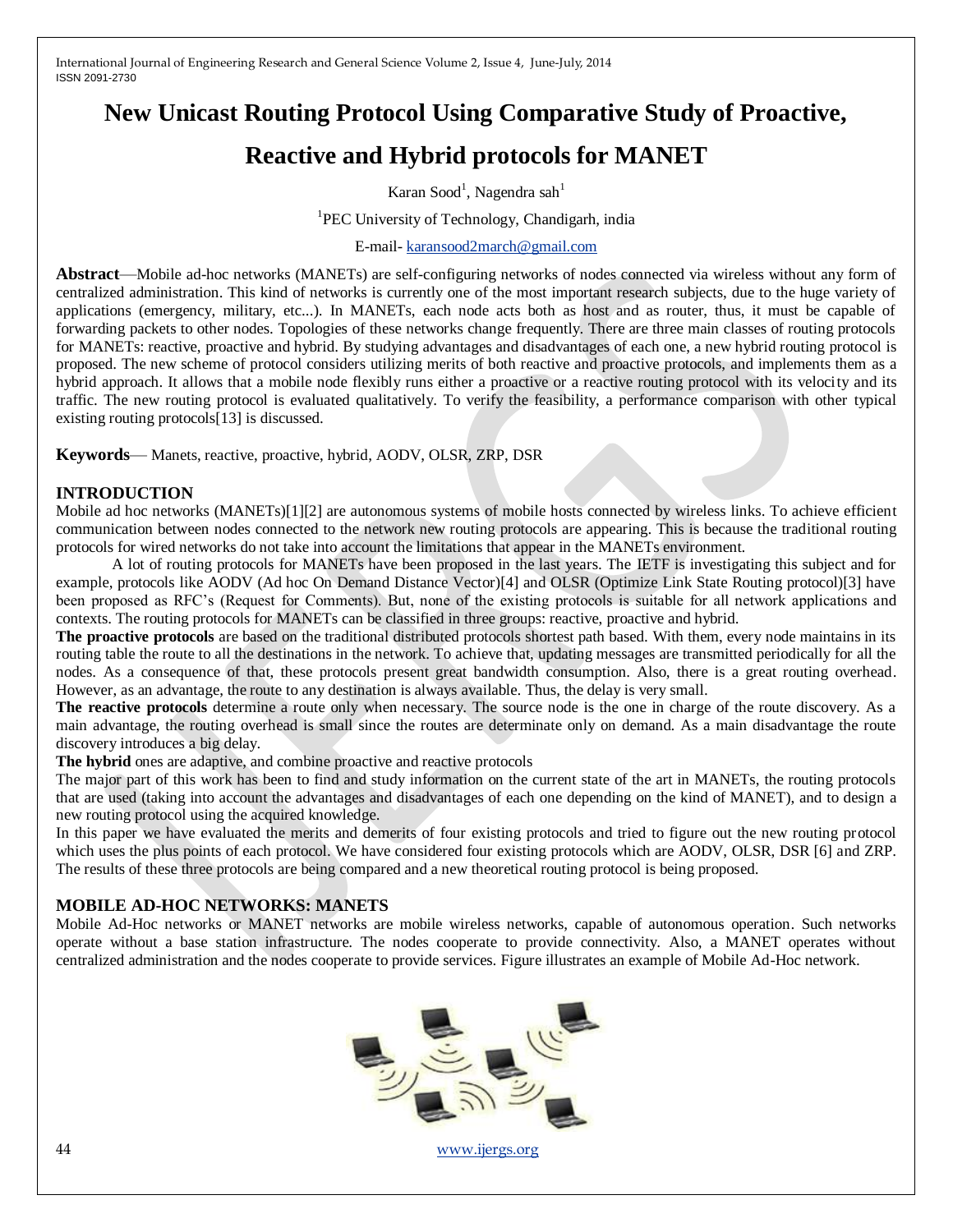The main characteristic of MANETs is that the hosts use wireless medium. In addition, they can move freely. Therefore, the network topology is changing constantly and they do not need any previous infrastructure to be used. Another characteristic is that the hosts perform as routers.

## **ROUTING PROTOCOLS FOR MOBILE AD-HOC NETWORKS**

As it has been said, MANETs are necessary to have different routing protocols from the wired networks. There are three types of routing protocols for MANETS:

• Table-driven (Proactive)[7]: OLSR, TBRPF[8], DSDV (Dynamic Destination Sequenced Distance Vector)[9], CGSR (Cluster head Gateway Switch Routing protocol)[10], WRP (Wireless Routing Protocol), OSPF (Open Shortest Path First)[11] MANET, etc.

• Demand-driven (Reactive): AODV, DSR, TORA (Temporally Ordered Routing Algorithm)[12], etc.

• Hybrids: ZRP (Zone Routing Protocol), HSLS (Hazy Sighted Link State), etc. In the proactive protocols, each node has a routing table, updated periodically, even when the nodes don't need to forward any message.

## **REACTIVE ROUTING PROTOCOLS**

These protocols find the route on demand by flooding the network with Route Request packets. The main characteristics of these protocols are:

• Path-finding process only on demand.

• Information exchange only when required.

• For route establishment, the network is flooded with requests and replies.

## **THE DYNAMIC SOURCE ROUTING (DSR)**

DSR is a reactive routing protocol. It uses source routing. The source node must determine the path of the packet. The path is attached in the packet header and it allows updating the information stored in the nodes from the path. There are no periodical updates. Hence, when a node needs a path to another one, it determines the route with its stored information and with a discovery route protocol.

## **THE AD-HOC ON DEMAND DISTANCE VECTOR (AODV)**

The AODV protocol is a reactive routing protocol. It is a Single Scope protocol and it is based on DSDV. The improvement consists of minimizing the number of broadcasts required to create routes. Since it is an on demand routing protocol, the nodes which are not in the selected path need not maintain the route neither participate in the exchange of tables.

## **PROACTIVE ROUTING PROTOCOLS**

These algorithms maintain a fresh list of destinations and their routes by distributing routing tables in the network periodically. The main characteristics are:

- These protocols are extensions of wired network routing protocols.
- Every node keeps one or more tables.
- Every node maintains the network topology information.
- Tables need to be updated frequently.

## **OPTIMIZED LINK STATE ROUTING (OLSR)**

OLSR is a proactive link state routing protocol. It is a point to point routing protocol based in the link state algorithm. Each node maintains a route to the rest of the nodes of the ad hoc network. The nodes of the ad hoc network periodically exchange messages about the link state, but it uses the 'multipoint replaying' strategy to minimize the messages quantity and the number of nodes that send in broadcast mode the routing messages.

## **HYBRID ROUTING PROTOCOLS**

These protocols are a combination of reactive and proactive routing protocols, trying to solve the limitations of each one. Hybrid routing protocols have the potential to provide higher scalability than pure reactive or proactive protocols.

## **THE ZONE ROUTING PROTOCOL (ZRP)**

The Zone Routing Protocol is a hybrid routing protocol. It combines the advantages from reactive and proactive routing protocols. This protocol divides its network in different zones. These zones are the nodes local neighbourhood. Each node has its own zone. Each node can be into multiple overlapping zones, and each zone can be of a different size.

ZRP [5][6] run three routing protocols:

45 [www.ijergs.org](http://www.ijergs.org/)

.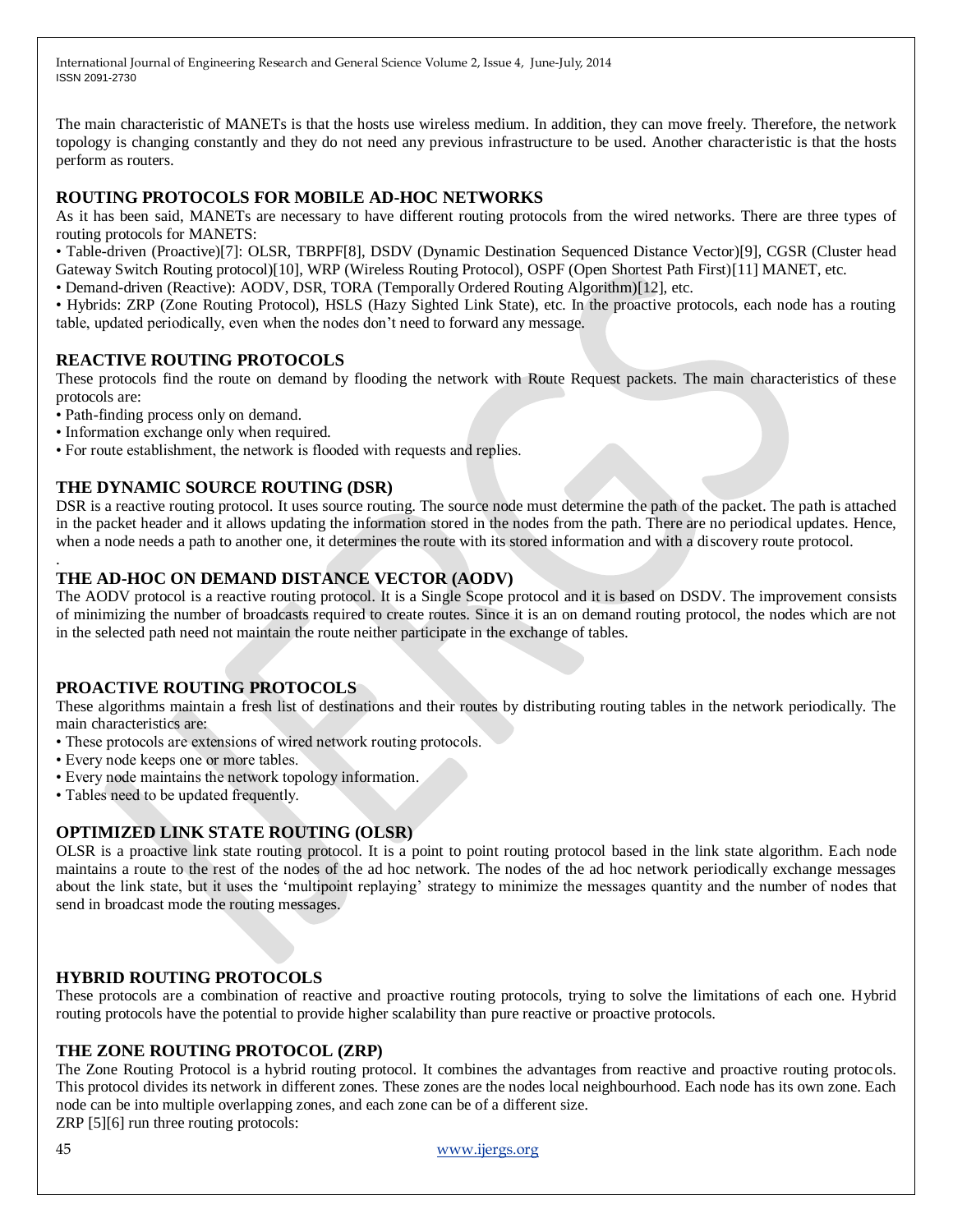- Intrazone Routing Protocol (IARP)
- Interzone Routing Protocol (IERP)
- Bordercast Resolution Protocol (BRP)

IARP is a link state routing protocol. It operates within a zone and learns the routes proactively. Hence, each node has a routing table to reach the nodes within its zone.

IERP uses the border nodes to find a route to a destination node outside of the zone. IERP uses the BRP.

BRP is responsible for the forwarding of a route request. When the Route Discovery process begins, the source node asks to its routing table and if necessary, it starts a route search between different zones to reach a destination

# **A NEW ROUTING PROTOCOL FOR MANETS**

Since there are many typical routing protocols proposed, it uses two existing protocols directly. For proactive areas, OLSR is utilized because it is very popular and performs well compared with other proactive routing protocols. Reactive nodes run AODV for no additional overhead introduced with the network growing. Besides, when the mobility is very high, AODV has impressive resilience.

## **PROTOCOL DESCRIPTION**

The description of routing protocol is quite easy. Each node checks its velocity and its traffic periodically. If the velocity is smaller than a threshold X, or the traffic is higher than a threshold Z, then the node will try to join or to create a proactive area. Within this area, the features to use are the same that in the OLSR. If not, the node will work in reactive mode, using the same features that AODV. The proactive areas have a limited size in number of nodes. The number of nodes within an area cannot be greater than a threshold Y. If a node that wants to join an area does not find an area with less than Y nodes, it has to create a new area or it cannot work in proactive mode. But not all the nodes inside the area work like pure OLSR. There are some nodes that have to work as gateways to communicate the area with the outside. Similarly, not all the nodes outside the area work in the same way that AODV. Some of them have special features to allow the communication between reactive and proactive nodes.

## **ROUTING PROTOCOL PARAMETERS**

First of all, there are some parameters that have to be described to understand the operation of it.

#### **V=velocity**

Periodically, the node checks its velocity to know if topology changes can happen. The velocity to have into account to switch from an operation mode to another is the average velocity.

#### **X= threshold velocity=3.5 m/s**

If we review different performance studies as we can see that AODV is better than OLSR in all the range of mobility since the point of view of the throughput, the total amount of generated network traffic, and the resilience. However, when the nodes are semi-static (at very low velocities) the OLSR can perform better in terms of delay end-to-end. This is because in a network with not many topology changes OLSR can almost always give the shortest path available.

#### **N=number of nodes in the area**

N is the number of nodes working in the same area using the proactive features.

#### **Y= threshold number of nodes in an area = 90**

The proactive area works in the same way that OLSR. OLSR reduces the number of "superfluous" forwarding, reduces the size of LS updates, and reduces the table size. However, while the number of nodes into an OLSR area increases, the number of control packets increase. For the study made in the OLSR should not exceed 400 nodes because it generates excessive control packets. In the study it is demonstrated that the packet delivery ratio decreases if the number of nodes is bigger than 100.

Therefore, a good threshold to the number of nodes in an OLSR network could be 90. OLSR allows choosing a big value for the number of nodes in a network, but when this value exceeds 100 the performance of the protocol may decrease. With the number of nodes 90, there is a margin of 10 nodes to reach this critical point.

#### **T= Traffic**

T is the traffic that a node manages. This traffic is just data traffic (with no control traffic), and can be both the traffic generated by the node and the traffic routed by the node and generated in others nodes.

#### **Z= threshold value of traffic= 300 kbps**

As explained before, when the traffic in the network is high, the nodes need to know the route to the destination as fast as possible. In this case a proactive routing protocol outperforms the reactive one because it already has the route when necessary.

## **A NODE OPERATION**

A node working with this protocol will work using different features depending on its velocity, traffic and environment. It defines 6 different states for a node: Initial, R1 (Reactive 1), R2 (Reactive 2), R3 (Reactive 3), P1 (Proactive 1), P2 (Proactive 2) and P3 (Proactive 3) states.

• *Initial state*: When a node is reset it begins in an initial state. In this state the node must check its velocity and its traffic to decide in which mode it has to work. We define "condition 1" as: " $(V \le X)$  OR  $(T \ge Z)$ ". If condition 1 doesn't happen then it will work in the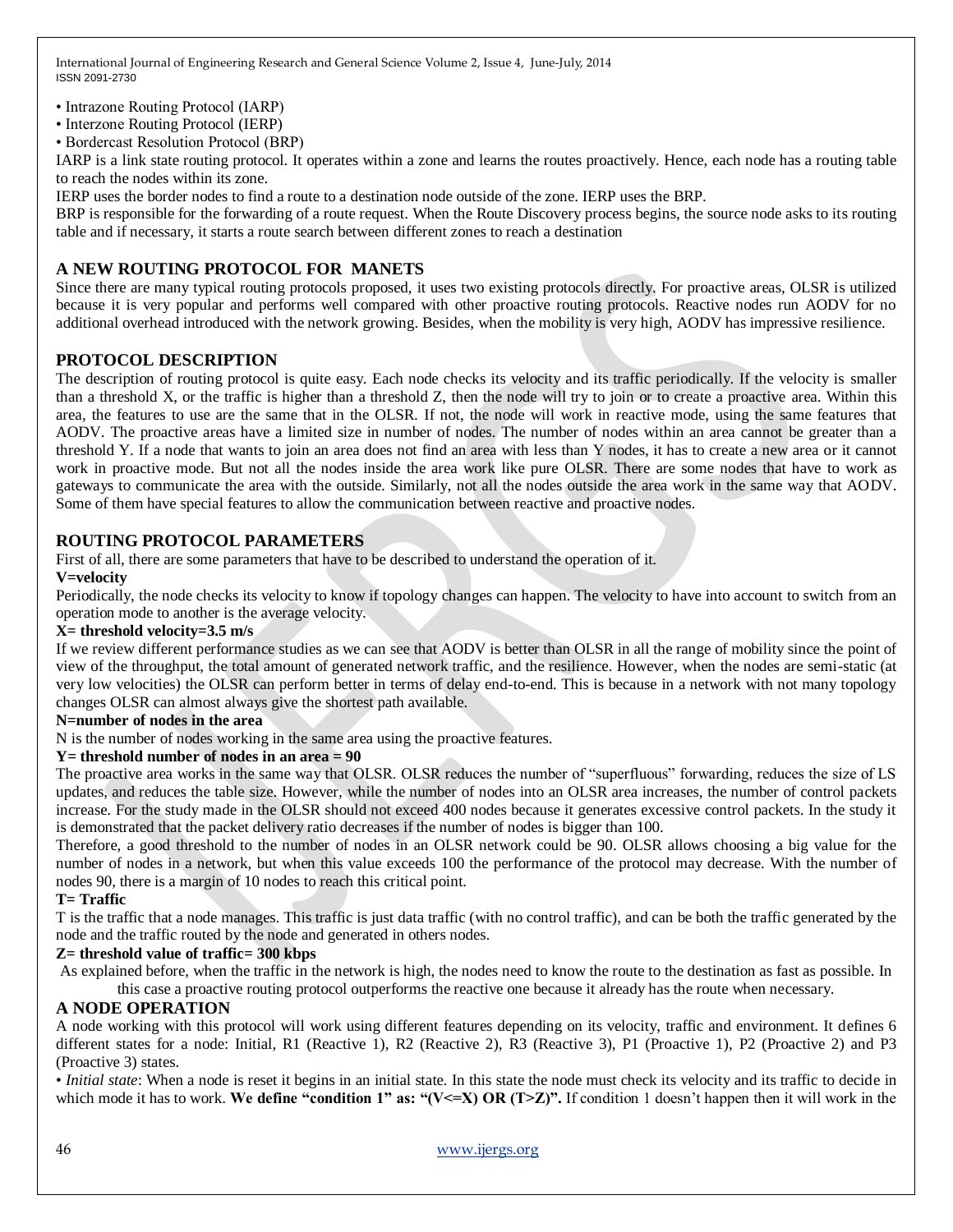reactive mode (Reactive 1), but if condition 1 happens, then it will try to work in the proactive mode. Hence, the node will pass to the Reactive 3 state.

• *Reactive 1*: In this state, the node works using the AODV features. While condition 1 is not fulfilled and the node does not have connectivity with an area it will remain in the same mode of operation. In the case that the node discovers a node or more working in the Proactive 1 or Proactive 2 modes then it will work in the Reactive 2 mode. If condition 1 is fulfilled, then it will try to work in proactive mode (Reactive 3).



*• Reactive 2*: In this state, the node works using the AODV features, but also must process the control messages coming from the proactive zone. This is because it needs these messages to have, in its routing table, the proactive destinations. While there is no condition 1 and while the connectivity with any node working in the Proactive 1 or Proactive 2 modes continues the node will remain in the same state. If condition 1 is not fulfilled but the router loses the connectivity with the mentioned routers, then it will come back to the Reactive 1 state. If condition 1 occurs then it will try to work in proactive mode (Reactive 3 state).

• *Reactive 3*: This state exists for the reason that when a node decides that to work in proactive mode is better; firstly it must join or create an area. In this state the node still works using the AODV features, but also has to generate and to process the proactive control messages. If there is no condition 1 is happening the node will come back to the Reactive 1 state. But while condition 1 happens, the

Node will try to join or to create an area. If it listens another node working in Reactive 3, Proactive 1 or Proactive 2 modes, then it will join the area unless in the area the number of nodes N is  $>$  Y. If N $>$ Y the node remains in the same state waiting to listen to other area with less number of nodes.

• *Proactive 1*: In this state the router works using the OLSR features. If condition 1 is not fulfilled, the node will go to the Reactive 1 state. But when condition 1 is fulfilled, the node will continue working in this state unless it discovers a node working in the Reactive 1 or Reactive 2 states. Then it will go to the Proactive 2 state.

• *Proactive 2 (Area Border Router):* In this state the node works using the OLSR features but it has to understand the reactive routing messages (RREQ, RREP and RERR) because it needs to have in its routing table all the reactive 2 nodes connected with it. When an ABR (Area Border Router) receives a reactive routing message (RREQ, RREP or RERR) it must look for the destination. If the destination is inside its own area, then it answers to that message reactively. If not, it forwards them to all the others ABRs of its area. These exit ABRs will change the flags again. If condition 1 is not fulfilled the node will go to the Reactive 1 state. But while condition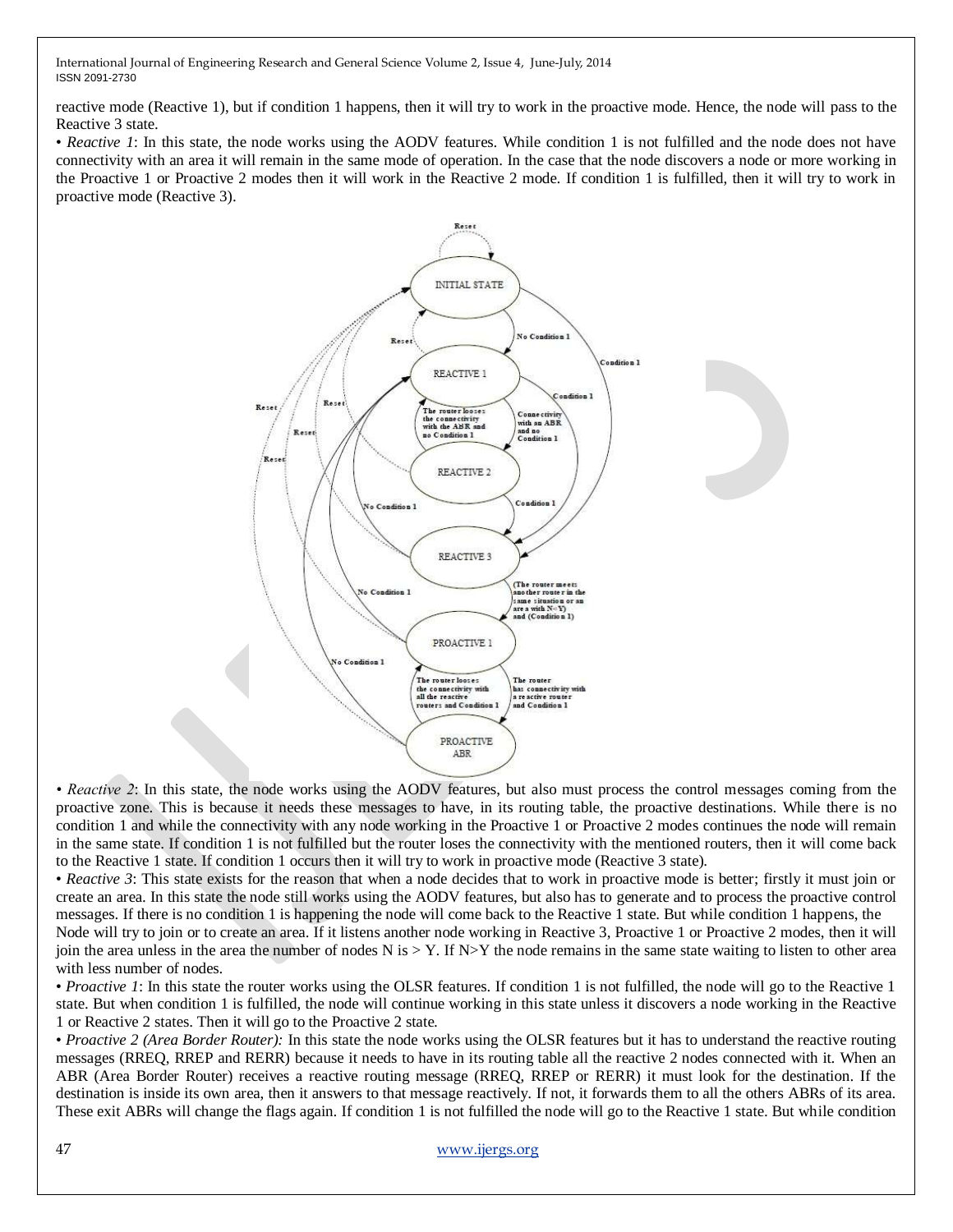1 occurs the node will continue working in this state unless it lost all the connectivity with the nodes working in the Reactive 1 or Reactive 2 states. In this case it will go to Proactive 1 mode. A node goes to Initial State from every state when it is reset.

# **SIMULATION ROUTING PROTOCOL SCALABILITY NETWORK SIZE**



The network size vs. throughput graph in Figure plots the per-node average of application level observations of bps data received. According with these results, DSR is the best routing protocol when the network grows with this particular configuration. OLSR and AODV perform similar in the range of 0-100 nodes, but when the number of nodes is greater, AODV performs better.



the Control Overhead curve for the Node Density experiments is shown. The control overhead measurements are normalized. The horizontal axis represents the distance between neighbouring nodes in the grid.

The sparse networks have higher paths lengths. Thus, in these networks there are more rebroadcasts of route requests, and more route reply packets. For that reason DSR increases its control overhead when the density is smaller. However, AODV begins with a high overload when the node density is high, but uses fewer control packets as the density is smaller.

# **NUMBER OF HOPS**



48 [www.ijergs.org](http://www.ijergs.org/)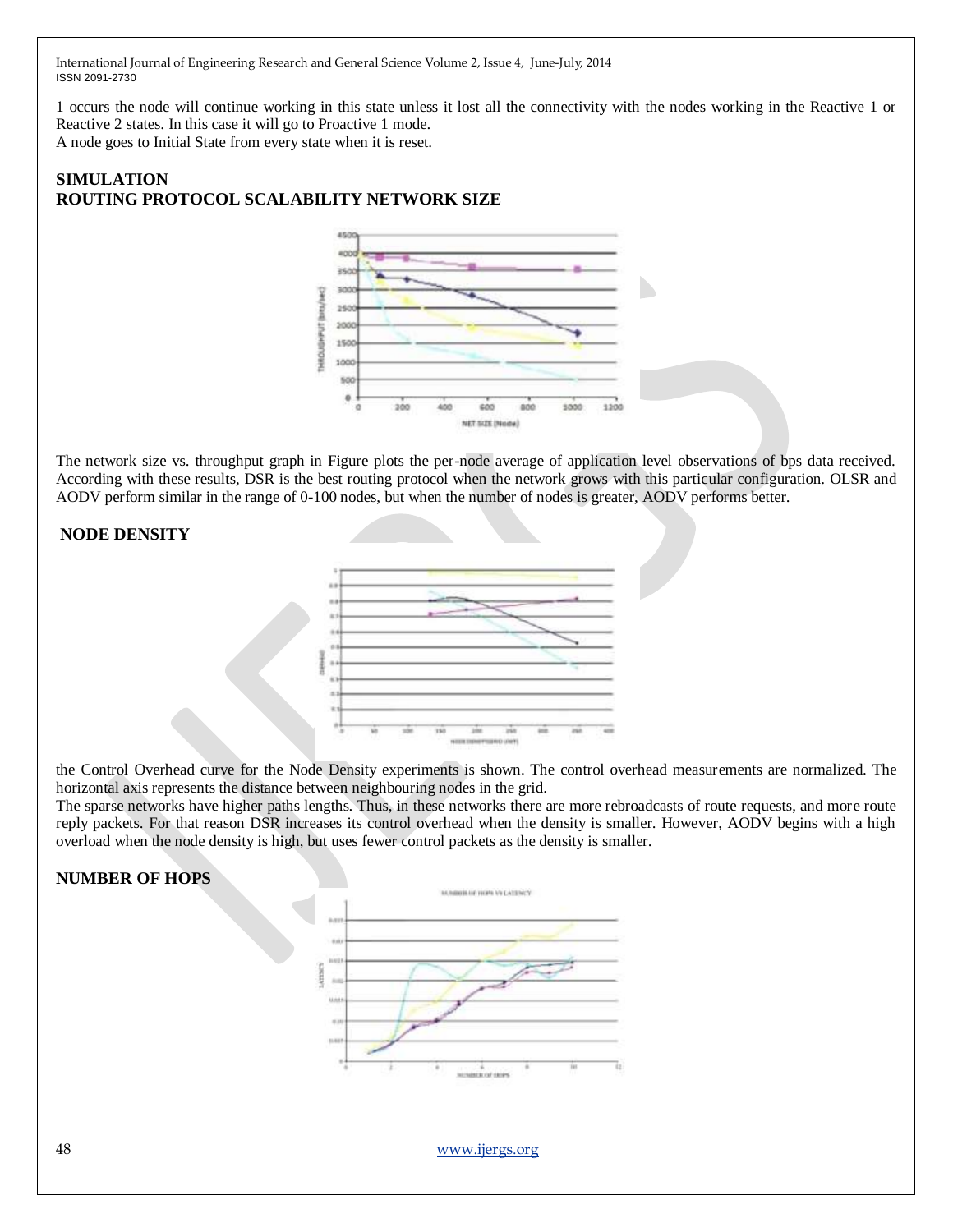The strangest result is to see that the latency for OLSR has the highest values from 1 to 10 hops, and generally the highest slope. For OLSR to lose its innate advantage in latency, network route convergence would have to be slower than route acquisition, and given the high control overhead data that was collected for this experiment set, it is easy to see that this is the case. However, under normal circumstances the OLSR is supposed to be the best of the analysed protocols since the point of view of the latency.

# **MOBILITY**



AODV is the best here. DSR starts out with higher throughput in the lowest mobility case, but DSR optimizations seem less able to handle high mobility, but it still manages a second place finish. OLSR is the third place finisher. OLSR is somewhat less scalable than DSR, but follows a roughly similar curve of decline. ZRP is the worst in this roundup.

**Graph keys: Dark Blue-AODV Light Blue-ZRP Pink-DSR Yellow-OLSR**

#### **CONCLUSION**

The AODV and DSR protocols will perform better in the networks with static traffic and with a number of source and destination pairs relatively small for each host. In this case, AODV and DSR use fewer resources than OLSR, because the control overhead is small. Also, they require less bandwidth to maintain the routes. Besides, the routing table is kept small reducing the computational complexity. Both reactive protocols can be used in resource critical environments.

The OLSR protocol is more efficient in networks with high density and highly sporadic traffic. The quality metrics are easy to expand to the current protocol. Hence, it is possible for OLSR to offer QoS. However, OLSR requires that it continuously have some bandwidth in order to receive the topology updates messages.

The scalability of both classes of protocols is restricted due to their proactive or reactive characteristics. For reactive protocols, it is the flooding overhead in the high mobility and large networks. For OLSR protocol, it is the size of the routing table and topological updates messages.

ZRP is supposed to perform well in large networks with low area overlapping. But in any of the papers considered to write this thesis ZRP showed a better performance that the other protocols. Besides, and as a disadvantage, there is an optimum zone radius for each environment as was studied.

The protocol is supposed to outperform the rest of the protocols under study in large networks with nodes having different traffic rates and different mobility degrees. Each node decides if it is better to work in proactive or in reactive mode. Hence, every node adjusts the control overhead and the resource usage to its necessities.

## **FUTURE WORK**

This report has proposed a routing protocol for MANETs. Once the different existing routing protocols as well as their advantages and disadvantages were understood, the objective was to design a new protocol more suitable for networks with nodes moving freely. These networks should be able to be both large and small. Also the traffic pattern was taken into account to decide the features of each node.

Since there was no time to make a quantitative study by means of simulation, only a qualitative analysis was done. Therefore, as future work, protocol should be programed for example in NS-2 to carry out a performance study in comparison with the other protocols already implemented